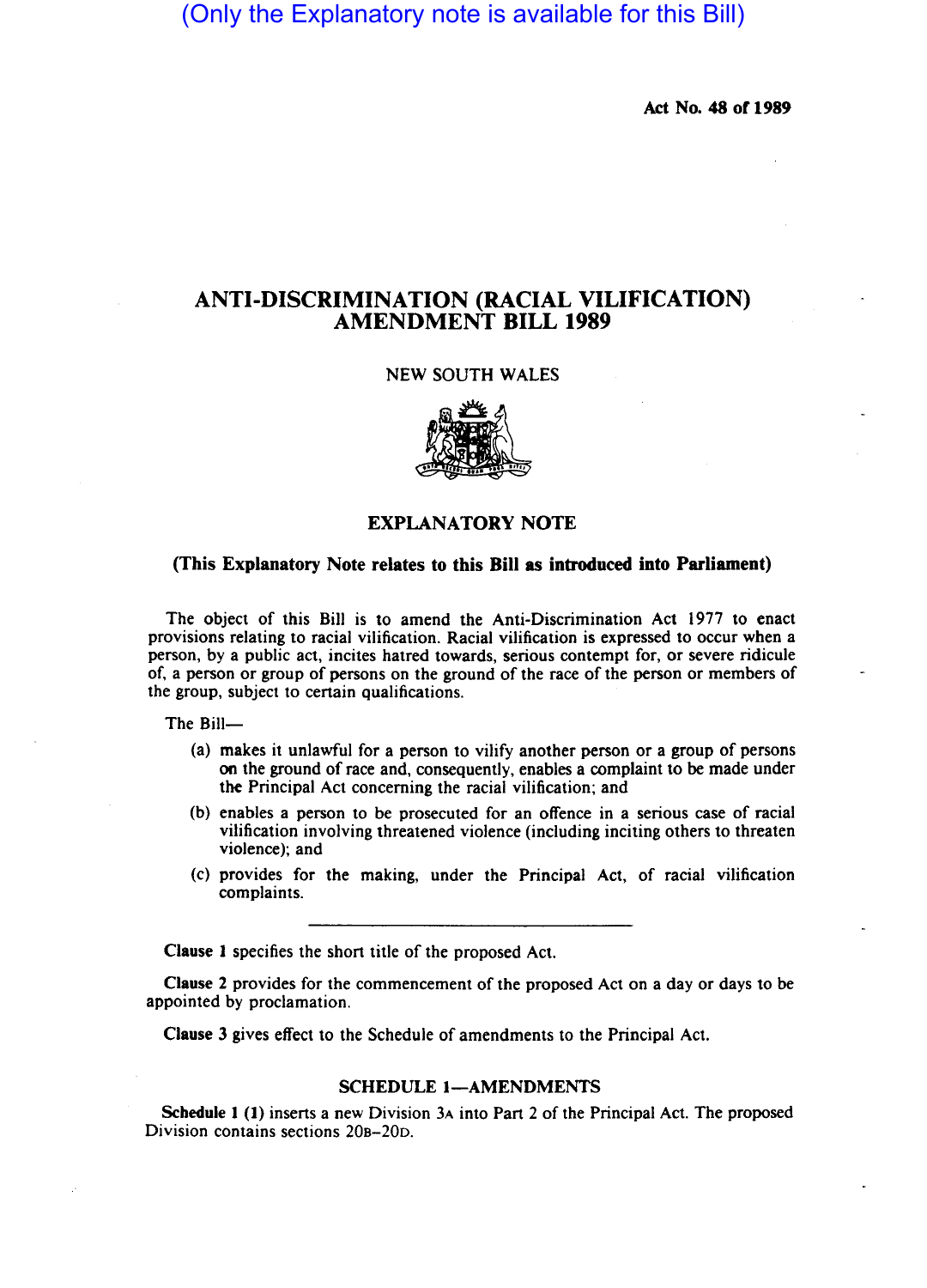#### Definition of "public act"

Proposed section 20B defines the term "public act" for the purposes of the new Division. "Public act" includes spoken and written communications to the public, actions and gestures observable by the public, the wearing or displaying in public of signs and emblems and the distribution of matter to the public with knowledge that the matter vilifies a person or group on the ground of race.

#### Racial vilification unlawful

Proposed section 20c makes it unlawful for a person to engage in racial vilification. The proposed section is subject to a number of exceptions, including the fair reporting of acts of racial vilification, the communication or publication of matter subject to a defence of absolute privilege in proceedings for defamation and a public act done reasonably and in good faith in the public interest. The proposed section will enable complaints to be made to the President of the Anti-Discrimination Board. Those complaints may then be dealt with in accordance with the procedures set out in the Principal Act for dealing with complaints relating to other forms of unlawful discrimination.

#### Offence of serious racial vilification

Proposed section 200 provides that racial vilification involving threatened violence (including inciting others to threaten violence) constitutes a summary offence, punishable, in the case of an individual, by a maximum penalty of 10 penalty units or imprisonment for 6 months. or both, and, in the case of a corporation, by a maximum penalty of 100 penalty units. A person may only be prosecuted for the offence with the Attorney General's consent.

Schedule 1 (8) replaces section 125 (Recovery of penalties) with a new section as a consequence of the proposed penalty of imprisonment for the offence.

#### Complaints by representative bodies

Schedule 1 (2) amends section 87 to define the terms "racial vilification complaint" and "representative body".

Schedule 1 (3) amends section 88 to enable a body which represents a racial group to lodge a racial vilification complaint on behalf of one or more named persons who are members of that racial group. Such a complaint may only be lodged with the consent of the person or persons.

#### Prosecution for serious racial vilification

Schedule 1 (4) inserts a new section 89B. The new section requires the President of the Anti-Discrimination Board to refer a complaint to the Attorney General if, after investigating the complaint. the President considers that the offence of serious racial vilification may have been committed. The President is required to notify the complainant of the referral and the complainant retains the right to require the President to refer the complaint to the Equal Opportunity Tribunal. The Tribunal may delay holding an inquiry into the complaint until any proceedings for the alleged offence of serious racial vilification have been completed.

Schedule 1 (5) amends section 91 as a consequence of the insertion of proposed section 89B.